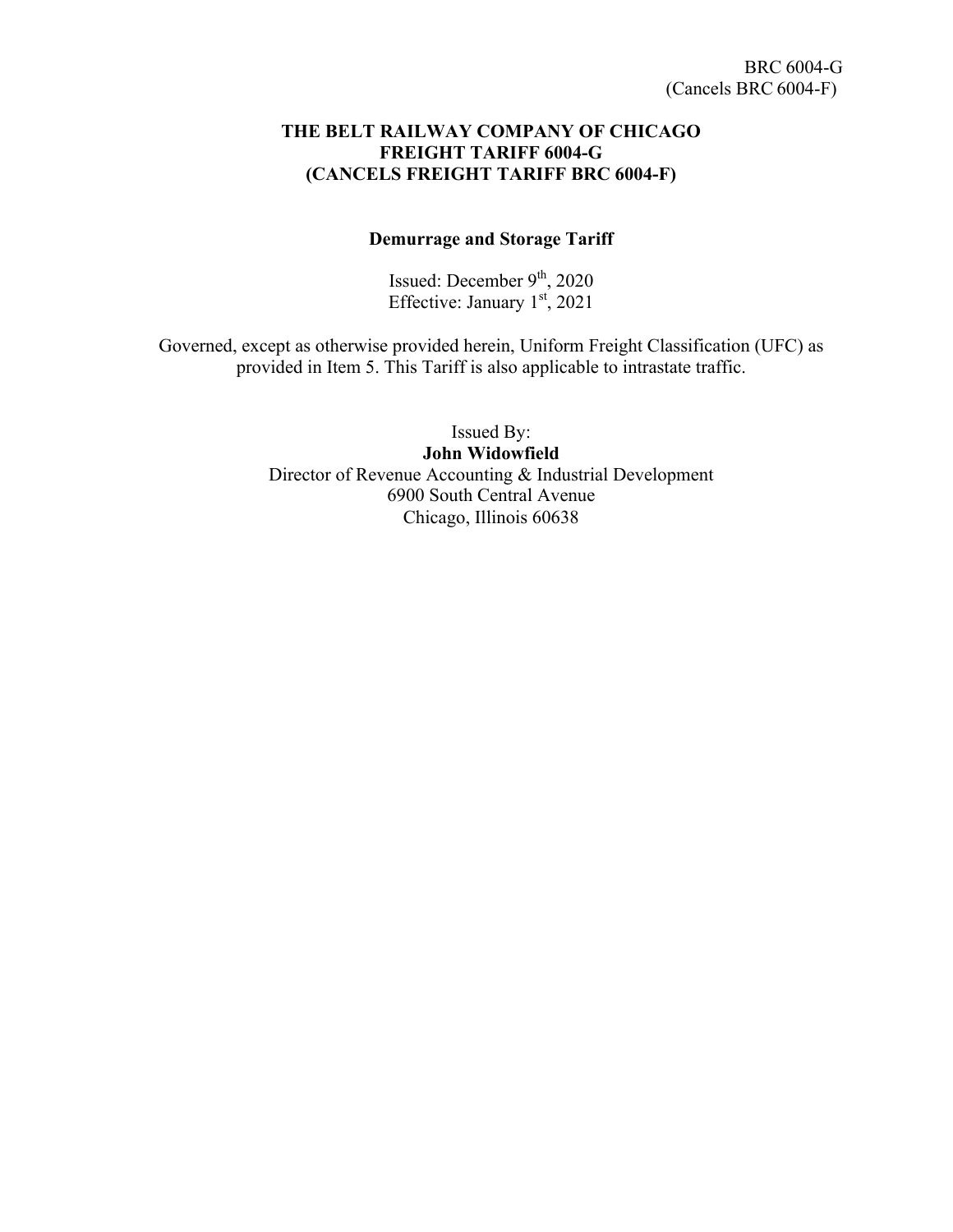| General Rules and Regulations |  |
|-------------------------------|--|
|-------------------------------|--|

| <b>ITEM</b> | <b>SUBJECT</b>                                  | <b>APPLICATION</b>                                                                                                                                                                                                                                                                                                                                                                                                                                                            |
|-------------|-------------------------------------------------|-------------------------------------------------------------------------------------------------------------------------------------------------------------------------------------------------------------------------------------------------------------------------------------------------------------------------------------------------------------------------------------------------------------------------------------------------------------------------------|
| 5           | Description of Governing<br>Classification      | This tariff is governed, except as otherwise<br>provided herein, by Uniform Freight<br>Classification UFC 6000 series, issued by the<br>National Railroad Freight Committee, Agent,<br>supplements thereto or reissues thereof.                                                                                                                                                                                                                                               |
| 10          | Application of Increases                        | Rates and charges in this tariff are subject to<br>increase upon thirty (20) days' notice.                                                                                                                                                                                                                                                                                                                                                                                    |
| 20          | Reference to Tariffs, Items,<br>Notes and Rules | Where reference is made in this tariff to tariffs,<br>items, notes or rules, such references are<br>continuous and include supplements to and<br>successive issues of such tariffs and reissues of<br>items, notes or rules                                                                                                                                                                                                                                                   |
| 30          | <b>Consecutive Numbers</b>                      | Where consecutive numbers are represented in<br>this tariff by the first and last numbers connected<br>by the word "to" or a hyphen, they will be<br>understood to include both the numbers shown.                                                                                                                                                                                                                                                                            |
| 50          | National Service Order Tariff                   | This tariff is subject to the provisions of the<br>various Surface Transportation Board Service<br>Orders and General Permits as shown in National<br>Service Order Tariff STB NSO 6100 series.                                                                                                                                                                                                                                                                               |
| 60          | Payment and Credit Terms                        | All charges under this tariff must be prepaid,<br>unless a satisfactory line of credit is established<br>with BRC. Charges for services rendered under<br>terms of this tariff will accrue against the industry<br>located on the BRC, unless other arrangements<br>have been made with BRC prior to performance<br>of service.<br>All payments for amounts due must be mailed or                                                                                             |
|             |                                                 | electronically transferred with in fifteen (15) days<br>from the date the invoice is received.                                                                                                                                                                                                                                                                                                                                                                                |
| 100         | Holidays                                        | An additional credit will be allowed for the<br>following Holidays when a specific car has not<br>had a chargeable day prior to said Holiday. If,<br>however, the car has already been charged for a<br>day, all Holidays will also be chargeable.<br>The following BRC Holidays will apply for<br>additional free time: New Year's Day, Presidents<br>Day, Good Friday, Memorial Day, Independence<br>Day, Labor Day, Thanksgiving Day, Christmas<br>Eve, and Christmas Day. |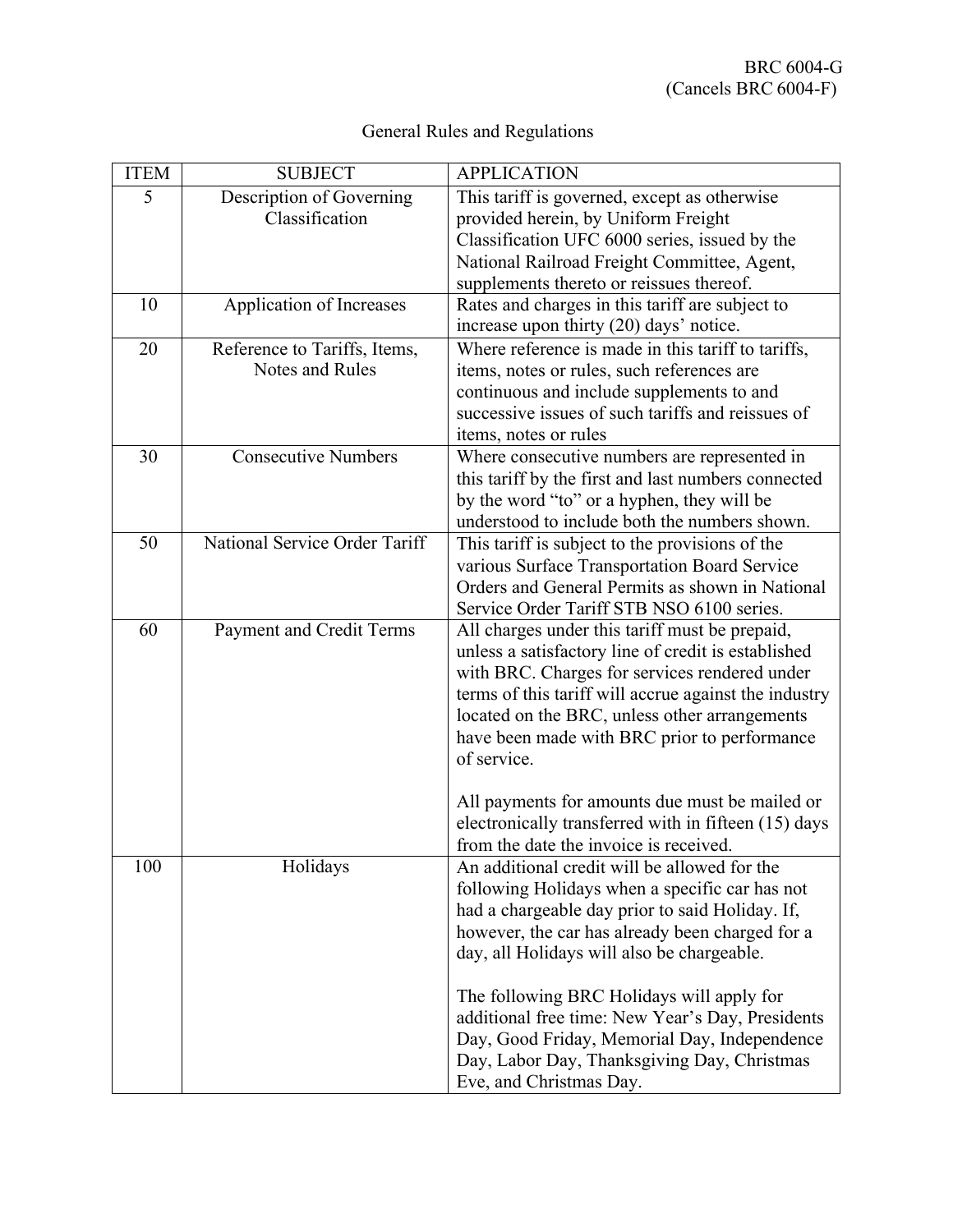## **Section 1 Demurrage**

| <b>ITEM</b> | <b>APPLICATION</b>                                                                                                                                                                                                                                                                                                                                                                                                                                                                       |
|-------------|------------------------------------------------------------------------------------------------------------------------------------------------------------------------------------------------------------------------------------------------------------------------------------------------------------------------------------------------------------------------------------------------------------------------------------------------------------------------------------------|
| 300         | <b>Definition of Terms</b>                                                                                                                                                                                                                                                                                                                                                                                                                                                               |
|             | Actual Placement – When a car is placed in an accessible position for loading or<br>unloading, or at a point designated by the consignor or consignee.                                                                                                                                                                                                                                                                                                                                   |
|             | <b>Consignee</b> – The party to whom a shipment is consigned or the party entitled to<br>receive the shipment.                                                                                                                                                                                                                                                                                                                                                                           |
|             | <b>Consignor</b> – The party in whose name cars are ordered or the party who furnished<br>forwarding directions.                                                                                                                                                                                                                                                                                                                                                                         |
|             | <b>Constructive Placement</b> – When a car cannot be actually placed because of any<br>condition attributable to the consignor or consignee, including order notify and in-<br>bond shipments, such car will be held on BRC tracks awaiting disposition instructions.<br>Such cars, which have been placed by BRC on private or other than public delivery<br>tracks, including lead tracks serving the consignor or consignee will be considered to<br>have been constructively placed. |
|             | Credit - Non-chargeable demurrage day. Credits can only be earned on those cars<br>released.                                                                                                                                                                                                                                                                                                                                                                                             |
|             | <b>Demurrage Day</b> – A twenty-four (24) hour period, or part thereof, commencing $0001$<br>hours after tender (calendar day), except that demurrage cannot commence on a<br>Saturday, Sunday or a railroad holiday, as defined in Item 100. Demurrage will begin<br>at 0001 the next day that is not a Saturday, Sunday or a railroad holiday.                                                                                                                                         |
|             | Disposition - That information, including forwarding instructions or empty release,<br>which allows the railroad to either tender or release the car from the consignor's or<br>consignee's account.                                                                                                                                                                                                                                                                                     |
|             | Empty Release Information - Advice by consignor or consignee faxed or transferred<br>electronically to authorized personnel of BRC that car is unloaded and available to<br>BRC. Information given must include identity of consignee, party furnishing data, car<br>initial and number and all required commodity information in the case of hazardous<br>commodities. Date and Time stamp from fax or electronic transmission will be used in<br>demurrage calculations.               |
|             | <b>Forwarding Instructions</b> $- A$ bill of lading or other suitable order given to the BRC<br>at the point of loading, containing all of the necessary information to transport the<br>shipment to the final destination.                                                                                                                                                                                                                                                              |
|             | <b>Lease Track</b> – Any trackage assigned to a user through written agreement. Lease<br>track will be treated the same as private track under this tariff.                                                                                                                                                                                                                                                                                                                              |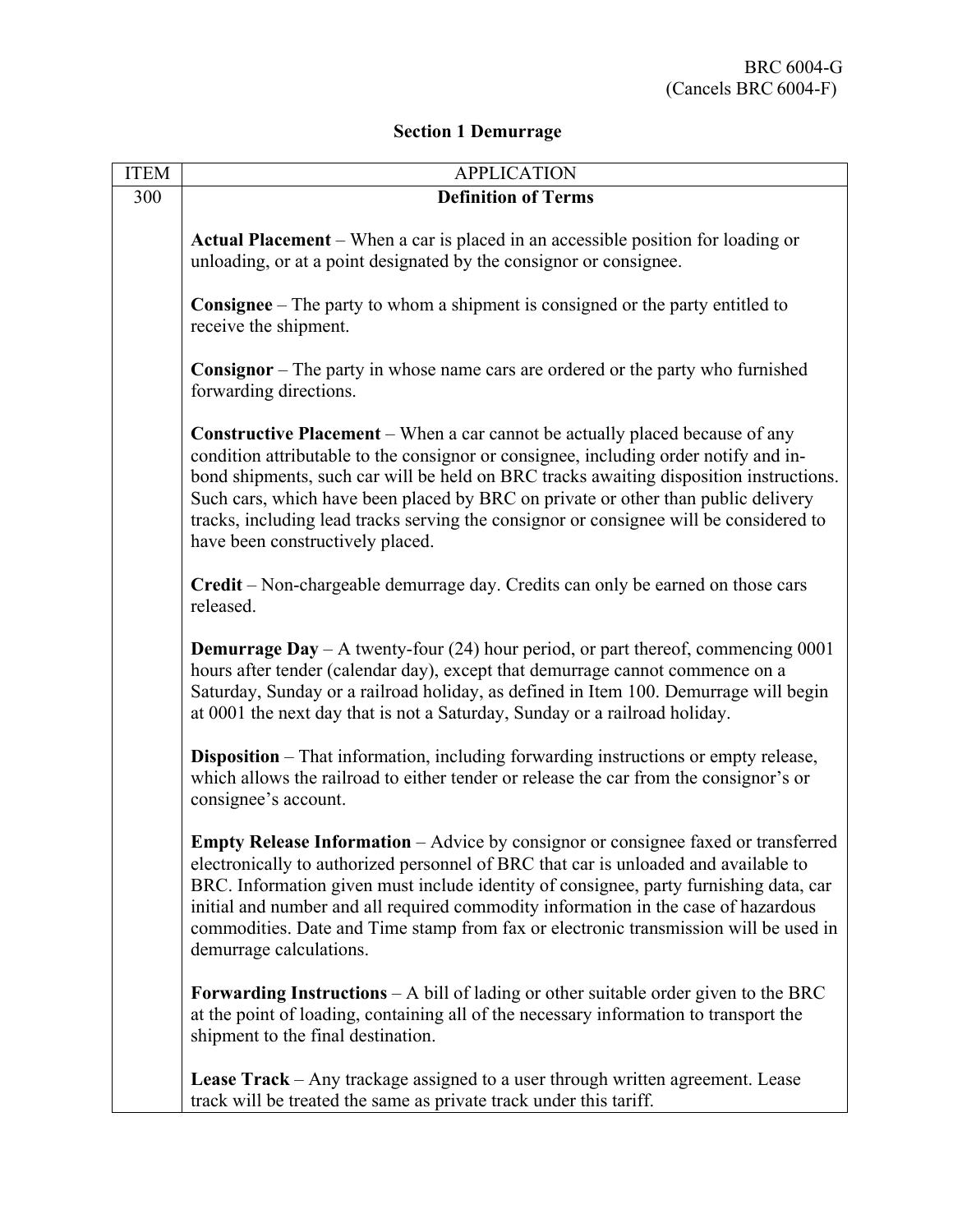**Loading** – The complete or partial loading of a car or cars in conformity with loading and clearance rules and the furnishing of forwarding instructions.

**Notification** – When required, notification will be furnished verbally or in writing to all parties entitled to receive notification that the car(s) are available for loading, unloading or otherwise impacted by demurrage or storage provisions.

**Other Than Public Delivery Track – Any trackage assigned for individual use,** including privately owned or leased tracks.

**Partial Unloading – The partial unloading of a car(s), subject to inspection by** railroad, and furnishing of the proper forwarding or handling instructions

**Private Cars** – A car bearing other than railroad reporting marks and which is not a railroad-controlled car.

**Private Track – Tracks not owned or leased by the railroad** 

**Public Delivery Track** – Any accessible track designated by the railroad as open to the general public for loading and unloading.

**Railroad Controlled Car** – A car bearing railroad reporting marks and which is controlled or leased by the railroad.

**Re-consignment** – An order from the consignor to bill a car to other than the original consignee. For more information see BRC 9128 V Series.

**Reloading** – When a car(s) is held for loading after being released as an empty.

**Shipper Assigned Car** – Specific empty car assigned to a particular shipper for their exclusive use.

**Stopped In Transit** – When a car(s) is held enroute due to any condition attributable to the consignor, or consignee, or owner.

**Tender** - When BRC gives notification that a car is available for unloading or loading by either actual or constructive placement to consignor or consignee.

**Time** – Central Time is applicable for all locations on the BRC. Time is expressed on the basis of the 24 hour clock (Example: 12:01 AM is expressed as 0001 hours)

**Unloading** – The complete unloading of a car(s) and the empty release information from the consignee that the car(s) are empty and available to the railroad.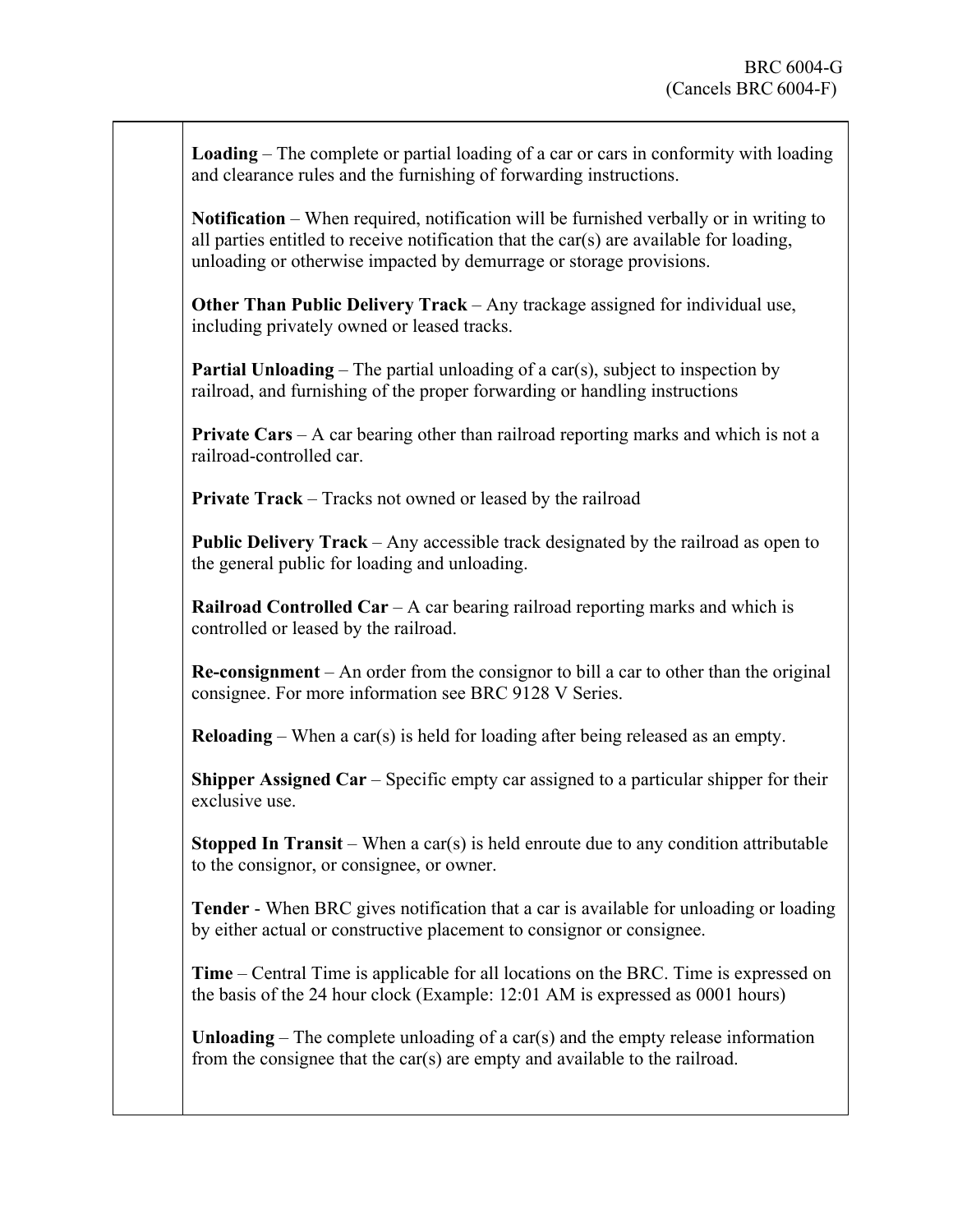| 310 | <b>Exceptions to Demurrage Charges</b>                                                                                                                                                                                                                                                                                                                                                                                                                                                                                                                                                                                                                                                                                                                                                                                                                   |
|-----|----------------------------------------------------------------------------------------------------------------------------------------------------------------------------------------------------------------------------------------------------------------------------------------------------------------------------------------------------------------------------------------------------------------------------------------------------------------------------------------------------------------------------------------------------------------------------------------------------------------------------------------------------------------------------------------------------------------------------------------------------------------------------------------------------------------------------------------------------------|
|     | All Railroad and Privately owned cars held for or by consignors or consignees are<br>subject to demurrage rules and charges contained in this section, EXCEPT the<br>following:                                                                                                                                                                                                                                                                                                                                                                                                                                                                                                                                                                                                                                                                          |
|     | 1. Cars for loading or unloading of BRC company material while held on BRC<br>tracks or private sidings connecting therewith.<br>2. Cars of refused or unclaimed freight to be sold by BRC for the time held<br>beyond legal requirements.<br>3. Cars of railroad ownership, leased for storage of commodities, while held on<br>lessee's tracks.<br>4. Loaded or empty private cars held on private or leased storage tracks.<br>5. Cars specially equipped for handling welded railroad rail held for loading such<br>rail.<br>6. Empty cars ordered and rejected as unsuitable for loading within forty-eight<br>(48) hours of actual placement.<br>7. Cars covered by storage or hold charges as described in Section 2 of this tariff.<br>8. Cars assigned to shippers returned empty to point of assignment, to the extent<br>storage rules apply. |
|     | 9. Cars for which other arrangements have been made through therailroad<br>General Managers' Office.                                                                                                                                                                                                                                                                                                                                                                                                                                                                                                                                                                                                                                                                                                                                                     |
| 400 | <b>Notification to Consignor or Consignee</b>                                                                                                                                                                                                                                                                                                                                                                                                                                                                                                                                                                                                                                                                                                                                                                                                            |
|     | The following notifications will be furnished as indicated:                                                                                                                                                                                                                                                                                                                                                                                                                                                                                                                                                                                                                                                                                                                                                                                              |
|     | Cars for Private Tracks:                                                                                                                                                                                                                                                                                                                                                                                                                                                                                                                                                                                                                                                                                                                                                                                                                                 |
|     | 1. Notice of constructive placement if cars are held on BRC tracks due to reasons<br>attributable to the consignor or consignee.<br>2. Delivery of car upon private tracks will constitute notice.<br>3. When two or more parties, each performing their own switching, take delivery<br>of cars from the same track, notice will be given when cars are placed on the<br>that track.                                                                                                                                                                                                                                                                                                                                                                                                                                                                    |
|     | Cars for Public Delivery Track:                                                                                                                                                                                                                                                                                                                                                                                                                                                                                                                                                                                                                                                                                                                                                                                                                          |
|     | Notice will be given to the party entitled to receive notification when car is actually<br>placed.                                                                                                                                                                                                                                                                                                                                                                                                                                                                                                                                                                                                                                                                                                                                                       |
|     | Cars Stopped in Transit:                                                                                                                                                                                                                                                                                                                                                                                                                                                                                                                                                                                                                                                                                                                                                                                                                                 |
|     | Notice will be given to consignor, consignee, or owner responsible for the car being<br>stopped upon arrival of the car at the point of stoppage. For more information see<br>BRC 9128 W Series.                                                                                                                                                                                                                                                                                                                                                                                                                                                                                                                                                                                                                                                         |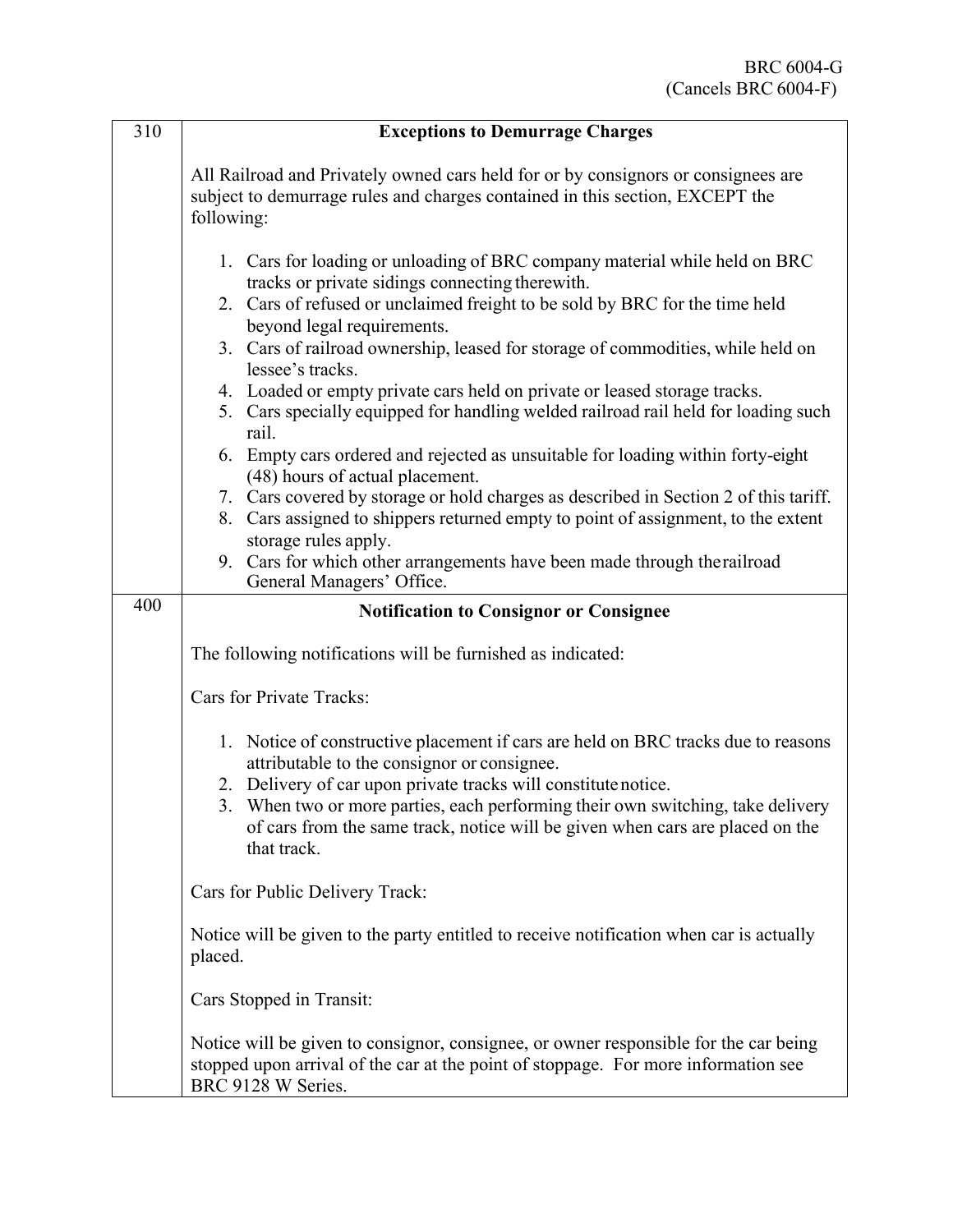|     | Refused Loaded Car:                                                                                                                                                                                                                                                                                                                                                                                                                                                                                                                                                                                                                                                                                                                  |
|-----|--------------------------------------------------------------------------------------------------------------------------------------------------------------------------------------------------------------------------------------------------------------------------------------------------------------------------------------------------------------------------------------------------------------------------------------------------------------------------------------------------------------------------------------------------------------------------------------------------------------------------------------------------------------------------------------------------------------------------------------|
|     | When a loaded car is refused at destination, BRC will give notice of such refusal to<br>the consignor or owner.                                                                                                                                                                                                                                                                                                                                                                                                                                                                                                                                                                                                                      |
|     | Notification:                                                                                                                                                                                                                                                                                                                                                                                                                                                                                                                                                                                                                                                                                                                        |
|     | Notification may be given in writing or electronically, and will contain the following:                                                                                                                                                                                                                                                                                                                                                                                                                                                                                                                                                                                                                                              |
|     | Car initials and number, if lading transferred enroute, the initials and number of the<br>original car, commodity, time and date.                                                                                                                                                                                                                                                                                                                                                                                                                                                                                                                                                                                                    |
| 450 | <b>CARS HELD FOR LOADING</b>                                                                                                                                                                                                                                                                                                                                                                                                                                                                                                                                                                                                                                                                                                         |
|     | <b>CARS HELD FOR UNLOADING</b>                                                                                                                                                                                                                                                                                                                                                                                                                                                                                                                                                                                                                                                                                                       |
|     | Loading is the complete loading of a car in conformity with BRC loading and<br>clearance rules, and the furnishing of Forwarding Instructions. Unloading is the<br>complete unloading of a car, including removal of dunnage, closure of doors, and<br>notification to BRC car is empty and available for pull.                                                                                                                                                                                                                                                                                                                                                                                                                      |
|     | TENDER:                                                                                                                                                                                                                                                                                                                                                                                                                                                                                                                                                                                                                                                                                                                              |
|     | The notification, constructive or actual placement of an empty car (s) placed on orders<br>of the consignor, or a loaded car(s) placed on order of the consignee.                                                                                                                                                                                                                                                                                                                                                                                                                                                                                                                                                                    |
|     | <b>RELEASE:</b>                                                                                                                                                                                                                                                                                                                                                                                                                                                                                                                                                                                                                                                                                                                      |
|     | 1. Date and Time Forwarding or availability for Pull are received by BRC<br>2. Cars placed on tracks of a consignor or consignee doing its own switching<br>must be returned to the interchangetracks to be considered released.<br>3. Cars found improperly loaded or overloaded at origin will not be considered<br>released until load has been adjusted properly.<br>4. Cars held for official grading or inspection at origin will not be considered<br>released until such time as grading and inspection is complete.<br>5. When the same car is unloaded and then reloaded, empty release information<br>must be furnished. If not furnished, demurrage will run continuously until<br>forwarding instructions are complete. |
|     | NOTIFICATION TO BRC:                                                                                                                                                                                                                                                                                                                                                                                                                                                                                                                                                                                                                                                                                                                 |
|     | 1. BRC must be given complete Forwarding or release information by fax or<br>electronically before a car will be considered to be released. Notification must<br>include car initial and number, date, time, company name and person<br>providing notification.                                                                                                                                                                                                                                                                                                                                                                                                                                                                      |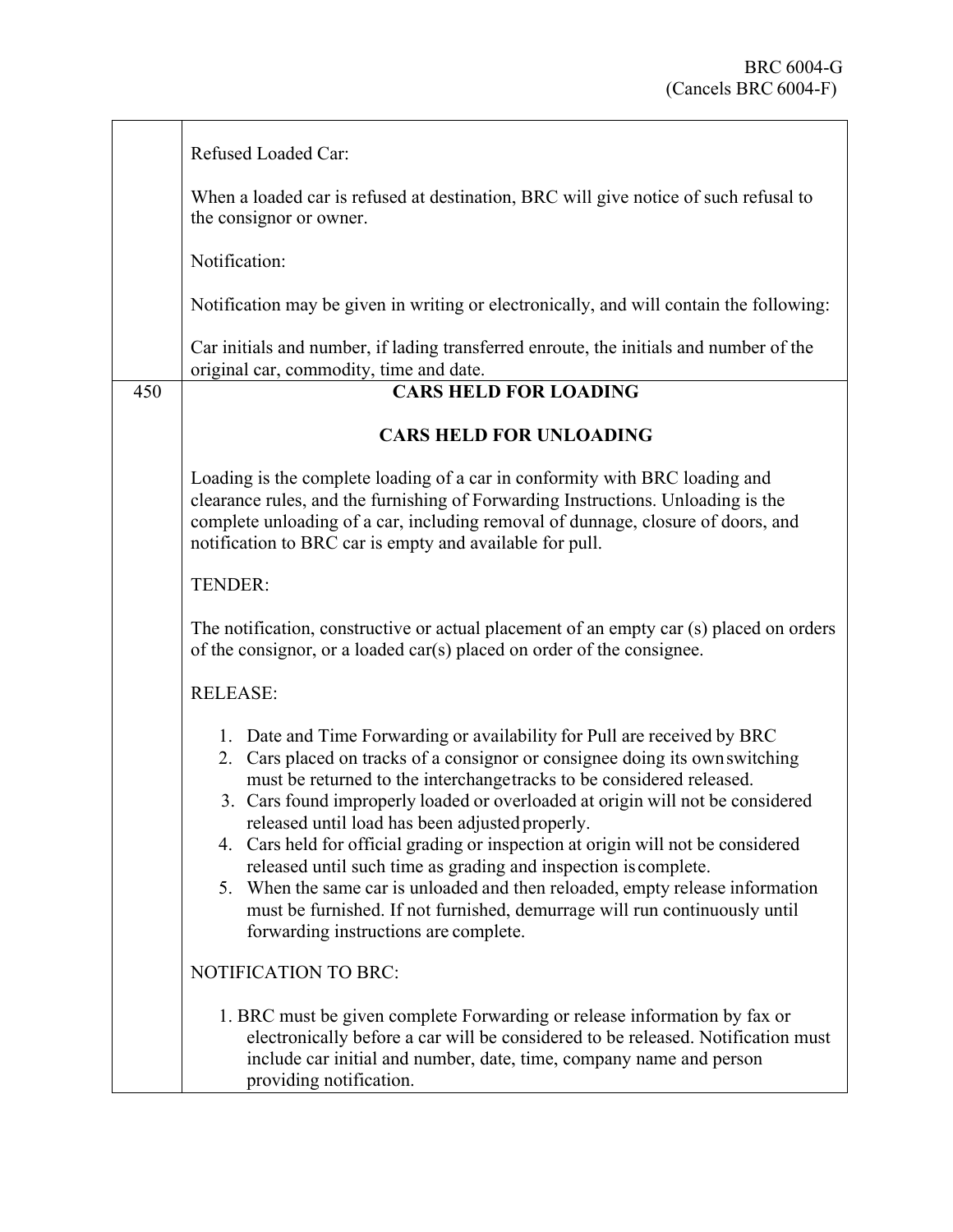|     | 2. When Forwarding or release information are sent via fax or electronically,<br>recorded date and time that instructions are received will govern.<br>3. If, after receipt of Notification or release information, BRC determines after<br>arriving at industry's facility that car cannot be moved, BRC will assess a<br>charge of \$250.00 and demurrage charges will continue until actual release.                                                                                                                                                                                                                                                                                                                                                                                                                                                                                                                                                                                                                                                                                                                                                                                                                                                                                                                                                                                                                                                 |
|-----|---------------------------------------------------------------------------------------------------------------------------------------------------------------------------------------------------------------------------------------------------------------------------------------------------------------------------------------------------------------------------------------------------------------------------------------------------------------------------------------------------------------------------------------------------------------------------------------------------------------------------------------------------------------------------------------------------------------------------------------------------------------------------------------------------------------------------------------------------------------------------------------------------------------------------------------------------------------------------------------------------------------------------------------------------------------------------------------------------------------------------------------------------------------------------------------------------------------------------------------------------------------------------------------------------------------------------------------------------------------------------------------------------------------------------------------------------------|
|     | <b>COMPUTATION:</b>                                                                                                                                                                                                                                                                                                                                                                                                                                                                                                                                                                                                                                                                                                                                                                                                                                                                                                                                                                                                                                                                                                                                                                                                                                                                                                                                                                                                                                     |
|     | 1. Time will be computed from the first 0001 after Tender, until release.<br>2. On cars for reloading, Demurrage time for UNLOADING cyclewill terminate<br>and demurrage time for the (RE) LOADING cycle will be computed from the<br>first 0001 hours after notification received by BRC that the car is empty.<br>Demurrage time for LOADING will continue until the car is released to the<br>BRC loaded. Car will NOT be considered released until complete Forwarding<br>Instructions are received by BRC and all car doors and hatches closed for<br>movement.                                                                                                                                                                                                                                                                                                                                                                                                                                                                                                                                                                                                                                                                                                                                                                                                                                                                                    |
|     | <b>CREDITS:</b>                                                                                                                                                                                                                                                                                                                                                                                                                                                                                                                                                                                                                                                                                                                                                                                                                                                                                                                                                                                                                                                                                                                                                                                                                                                                                                                                                                                                                                         |
|     | One (1) credit will be earned for cars released loaded or empty within the first Free<br>Day.                                                                                                                                                                                                                                                                                                                                                                                                                                                                                                                                                                                                                                                                                                                                                                                                                                                                                                                                                                                                                                                                                                                                                                                                                                                                                                                                                           |
| 500 | <b>Demurrage Plan and Prices</b>                                                                                                                                                                                                                                                                                                                                                                                                                                                                                                                                                                                                                                                                                                                                                                                                                                                                                                                                                                                                                                                                                                                                                                                                                                                                                                                                                                                                                        |
|     | 1. Demurrage is assessed after the expiration of the second 24 hour period<br>following the first 0001 hours after tender; the following charges per car per<br>day will be made until the car is released.<br>a. \$47.00 for each of the first four chargeable days<br>b. \$95.00 for each of the subsequent days<br>2. Settlement of charges will be made on a monthly basis on all cars released<br>during each calendar month.<br>3. Unless otherwise advised, in writing, that another party is willing to accept<br>responsibility for demurrage, consignor at origin or consignee at destination<br>will be responsible for the payment of demurrage charges.<br>4. One (1) Credit will be allowed for each car released from loading.<br>5. Saturdays, Sundays and BRC holidays listed in Item 100 are free time except<br>when following a chargeable demurrage day.<br>6. Excess credits earned in one calendar month may not be used to offset<br>demurrage days in another calendar month.<br>7. Credits earned and demurrage days accrued by industries having facilities at<br>separate stations cannot be combined.<br>8. Credits earned for complete loading may only be used to offset demurrage<br>days accrued for complete loading and credits earned for complete unloading<br>may only be used to offset demurrage days accrued for complete unloading.<br>9. If total credits exceed total demurrage days no charges will apply. |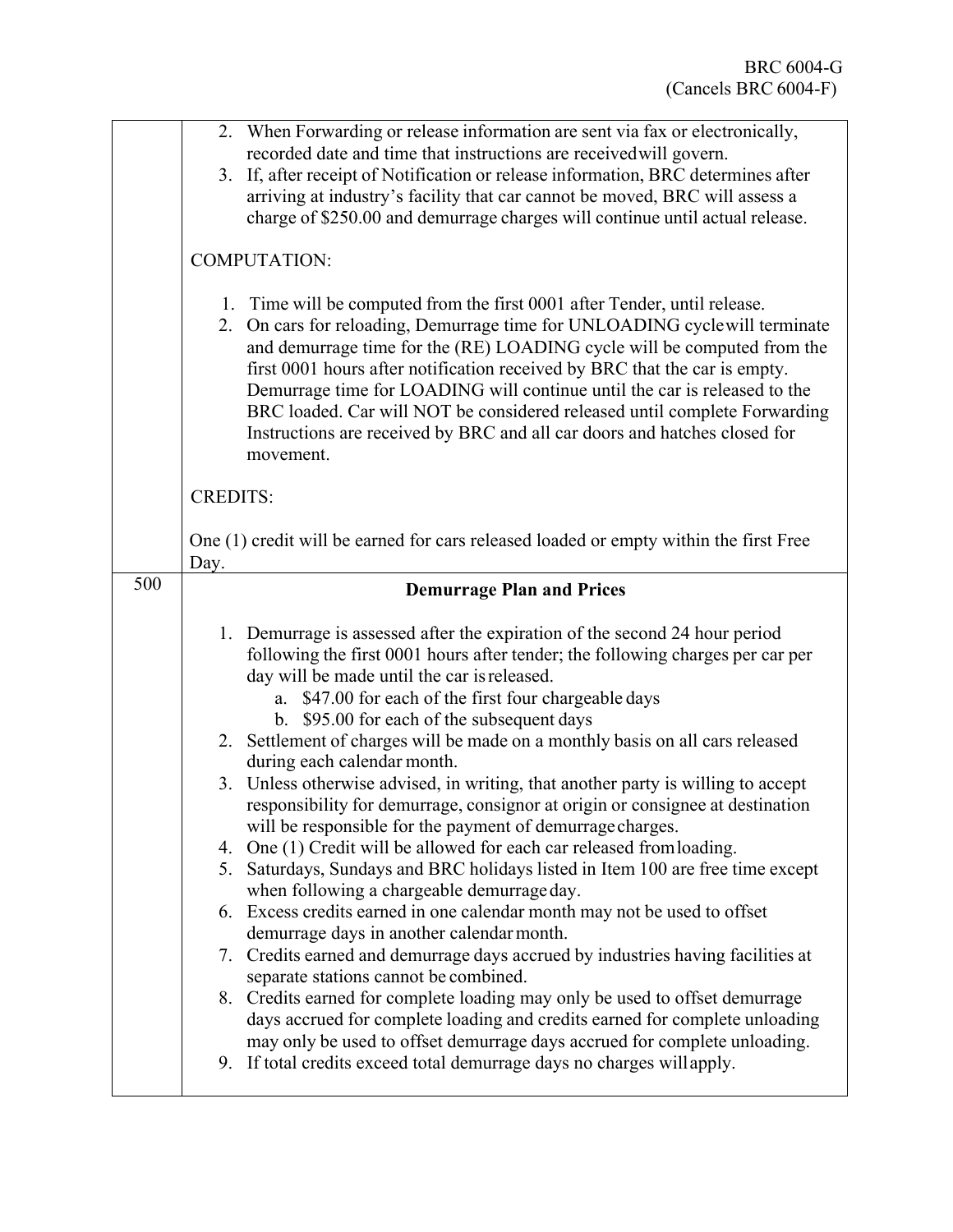## **Section 2 Storage**

| 700 | Storage                                                                      |
|-----|------------------------------------------------------------------------------|
|     | The BRC will store cars when advance arrangements have been made through the |
|     | General Managers of Transportation office.                                   |

# **Section 3 – Explanation of Abbreviations and Reference Marks**

| 3000 | AAR - Association of American Railroads                                                     |
|------|---------------------------------------------------------------------------------------------|
|      | BRC - Belt Railway of Chicago                                                               |
|      | BNSF - Burlington Northern Santa Fe Corporation                                             |
|      | CFR - Code of Federal Regulation                                                            |
|      | CIND - Central Railroad of Indiana                                                          |
|      | CN - Canadian National                                                                      |
|      | CP - Canadian Pacific Rail System                                                           |
|      | CRL - Chicago Rail Link                                                                     |
|      | CSS – Chicago South Shore & South Bend Railroad                                             |
|      | CSXT - CSX Transportation                                                                   |
|      | GRW - Gary Rail Works                                                                       |
|      | $IL - Illinois$                                                                             |
|      | $IN$ – Indiana                                                                              |
|      | IHB - Indiana Harbor Belt Railroad Company                                                  |
|      | MJ – Manufacturers' Junction Railway Company                                                |
|      | NS - Norfolk Southern Corporation                                                           |
|      | NSO - National Service Order, Western Trunk Line Committee, Agent                           |
|      | OPSL – Official List of Open and Prepay Stations, Station List Publishing Company,<br>Agent |